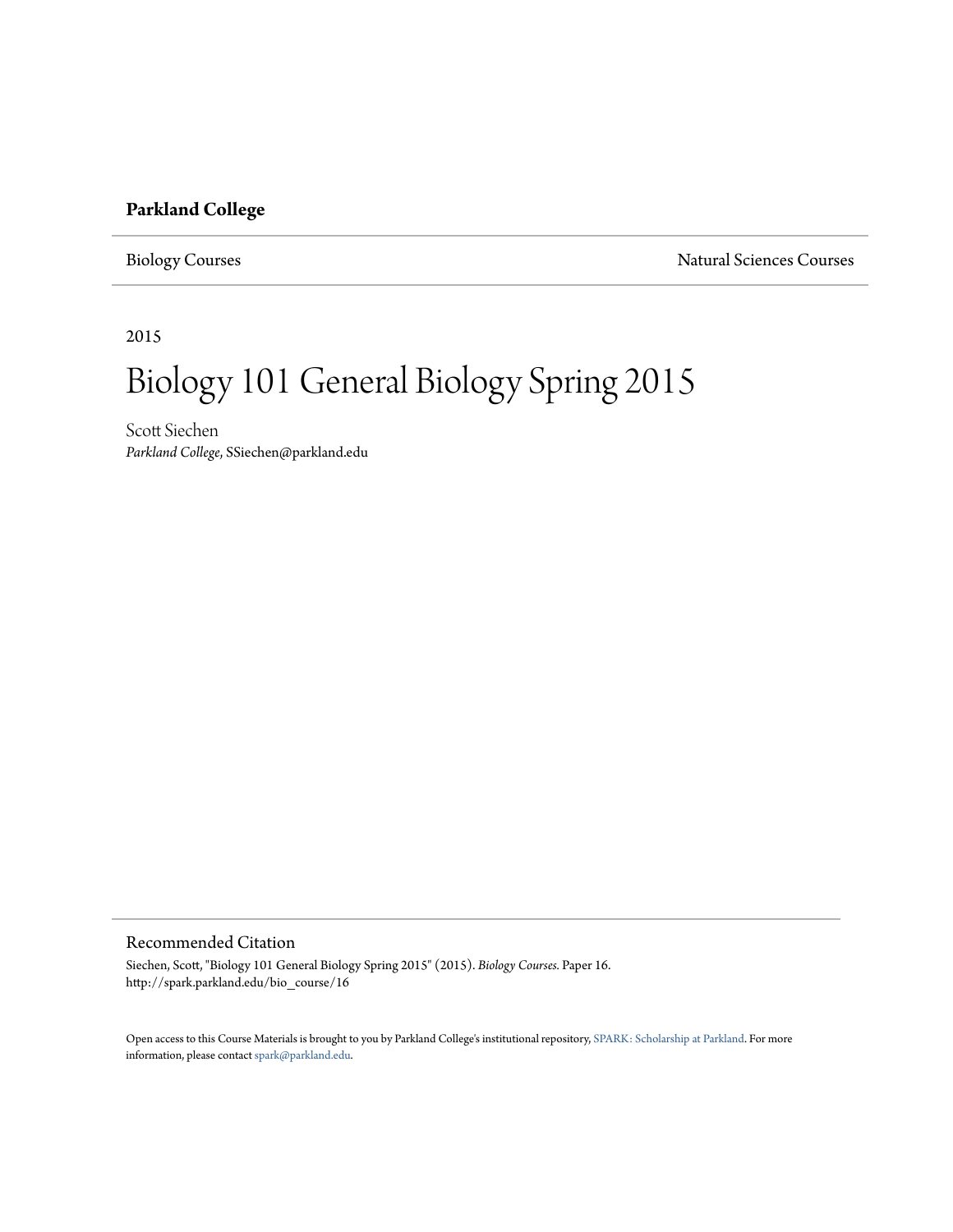| <b>BIOLOGY 101</b>                   | Instructor: |      |  |
|--------------------------------------|-------------|------|--|
| <b>GENERAL BIOLOGY</b>               | Email:      |      |  |
| <b>SPRING SEMESTER, 2015 Office:</b> |             | Hrs: |  |



**Tentative Schedule: this schedule may be subject to change during the semester. All Module Quizzes are to be taken in the Nat. Sci. Testing Center, L-161‡.**

|                                 | <b>Lecture Topics and Dates</b>  |                                                                                       |                                                                                       |                                        |  |
|---------------------------------|----------------------------------|---------------------------------------------------------------------------------------|---------------------------------------------------------------------------------------|----------------------------------------|--|
| <b>Module</b><br><b>Covered</b> | <b>Dates</b>                     | Chapters in What is Life?, Phelan, 2 <sup>nd</sup> Ed.                                | <b>Module Quiz</b><br><b>Module</b><br><b>Covered</b><br><b>DEADLINES<sup>‡</sup></b> |                                        |  |
| 1                               | Jan 12-16                        | 1 - Scientific Thinking<br>Your Best Pathway to Understanding the World               |                                                                                       | <b>Pre-Course</b><br><b>Evaluation</b> |  |
| $\mathbf{2}$                    | Jan 20-23<br>(Jan 19 MLK Day)    | 2 - Chemistry<br>Raw Materials and Fuel for Our Bodies                                | 1                                                                                     | Jan 21                                 |  |
| 3                               | Jan 26-30                        | $3 -$ Cells<br>The Smallest Part of You                                               | $\overline{2}$                                                                        | Jan 28                                 |  |
| 4a                              | Feb 2-6                          | 4.1-4.10 - Energy I - Photosynthesis<br>From the Sun to Food                          | 3                                                                                     | Feb 4                                  |  |
| 4b                              | Feb 9-13                         | 4.12-4.17 - Energy II - Cellular Respiration<br>From Food to You                      | 4a                                                                                    | Feb 11                                 |  |
| 5a                              | Feb 16-20                        | 5.2-5.10 - DNA & Gene Expression<br>What is the Genetic Code and How is it Harnessed? | 4b                                                                                    | Feb 18                                 |  |
| 5 <sub>b</sub>                  | Feb 23-27<br>(Feb 26 Prof. Dev.) | 5.11-5.17 - Biotechnology<br>Improving Our Daily Lives                                | 5a                                                                                    | Feb 25                                 |  |
| 6                               | Mar 2-6                          | 6 - Chromosomes and Cell Division<br>Continuity and variety                           | 5b                                                                                    | Mar 4                                  |  |
| 7                               | Mar 9-13                         | 7 - Genes and Inheritance<br>Family Resemblance: How Traits are Inherited             | 6                                                                                     | Mar 11                                 |  |
| 8                               | Mar 16-20                        | 8 – Evolution and Natural Selection<br>Darwin's Dangerous Idea                        | $\overline{7}$                                                                        | <b>Mar 18</b>                          |  |
| 10                              | Mar 30-Apr 3*                    | 10 - The Origin and Diversification of Life On<br>Earth - Understanding Biodiversity  | 8                                                                                     | Apr 1                                  |  |
| 11                              | Apr 6-10                         | 11 - Animal Diversification<br>Visibility in Motion                                   | 10                                                                                    | Apr 8                                  |  |
| 14                              | Apr 13-17                        | 14 - Population Ecology<br>Planet at Capacity: Patterns of Population Growth          | 11                                                                                    | Apr 15                                 |  |
| 15                              | Apr 20-24                        | 15 - Ecosystems and Communities<br>Organisms and Their Environments                   | 14                                                                                    | Apr 22                                 |  |
| 16                              | Apr 27-May 1                     | 16 - Conservation & Biodiversity<br>Human Influences on the Environment               | 15                                                                                    | Apr 29                                 |  |
| <b>Review</b>                   | May 4-7                          | <b>Review for COMPREHENSIVE Final</b>                                                 | 16                                                                                    | May 6                                  |  |

*\*There are no classes on Jan. 19th (Martin Luther King Jr. Day), Feb. 26th (Professional Development Day) or the week Mar. 23-27 (Spring Break)!*

‡See Page 7 of this syllabus for the Natural Sciences Testing Center Hours and Rules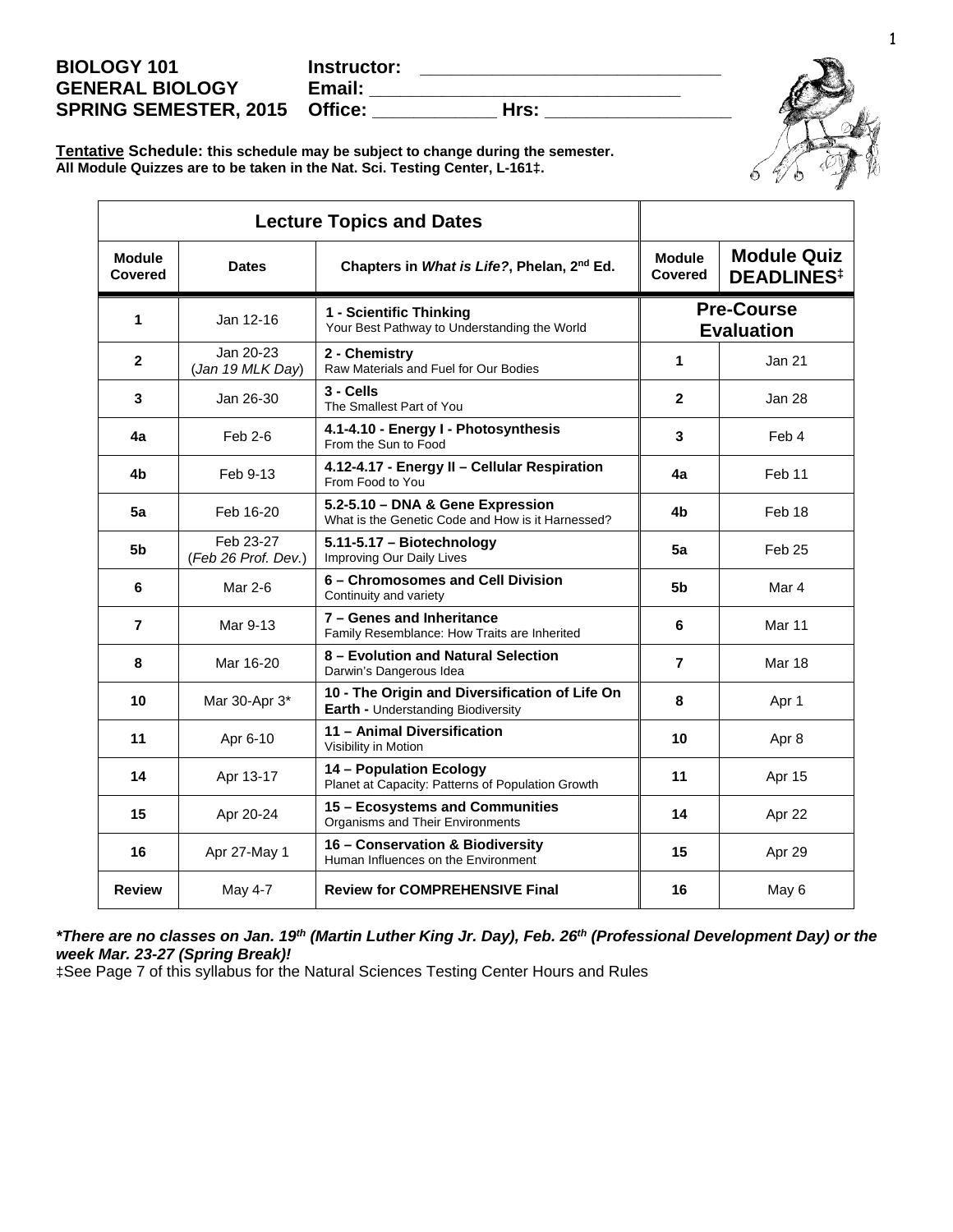#### **Lab Schedule:**

Depending on which section of Biology 101 you are enrolled in, you will have your weekly lab on **Wednesday**, **Thursday**, or **Friday**. Check your class schedule. All Bio 101 labs are held in **L-114**. For each lab exercise, you will be required to turn in the corresponding **lab exercise sheets** from the lab. Each lab report is worth 15 points. Your instructor will let you know when your labs are due. Due dates may vary among instructors.

| LAB#                  | <b>LAB DATES</b> | <b>LAB EXERCISE / OTHER ACTIVITY</b>                  |  |  |
|-----------------------|------------------|-------------------------------------------------------|--|--|
| 1                     | Jan 14-16        | The Scientific Method                                 |  |  |
| $\overline{2}$        | Jan 21-23        | Microscope Use and Scale                              |  |  |
| 3                     | Jan 28-30        | Diffusion and Osmosis                                 |  |  |
| 4                     | Feb 4-6          | Photosynthesis                                        |  |  |
| 5                     | Feb 11-13        | <b>Cellular Respiration</b>                           |  |  |
| 6                     | Feb 18-20        | <b>DNA Structure</b>                                  |  |  |
| 7                     | Feb 25 & 27*     | Working with DNA                                      |  |  |
| 8                     | Mar 4-6          | <b>Mitosis and Meiosis</b>                            |  |  |
| 9                     | Mar 11-13        | <b>Probability and Mendelian Genetics</b>             |  |  |
| 10 or 10E             | Mar 18-20        | Populations and Natural Selection                     |  |  |
| No Lab!               | Mar 25-27        | <b>Spring Break</b>                                   |  |  |
| <b>Movie</b>          | Apr 1-3          | Movie and Discussion: Evidence for Evolution          |  |  |
| 11                    | Apr 8-10         | <b>Human Evolution</b>                                |  |  |
| 12                    | Apr 15-17        | Size & Structure of the Human Population              |  |  |
| J.A.F.                | Apr 22-24        | Journal Article File -<br>See page 6 for Instructions |  |  |
| 13 or 13A             | Apr 29-May 1     | Diversity and Classification of Animals               |  |  |
| No Lab                | May 6-7          | Final Essay Due, Final Exam Review                    |  |  |
| Finals Week: May 8-14 |                  |                                                       |  |  |

#### **FINAL EXAM SCHEDULE**

| <b>Section</b> | Date and Time                    |
|----------------|----------------------------------|
| 001            | 8-10 a.m., Wednesday, May 13     |
| 002            | 8-10 a.m., Thursday, May 14      |
| 003            | 11a-1:00 p.m., Monday May 11     |
| 004            | 2-4:00 p.m., Wednesday May 13    |
| ነበ5            | Monday Dec 11 Regular Class Time |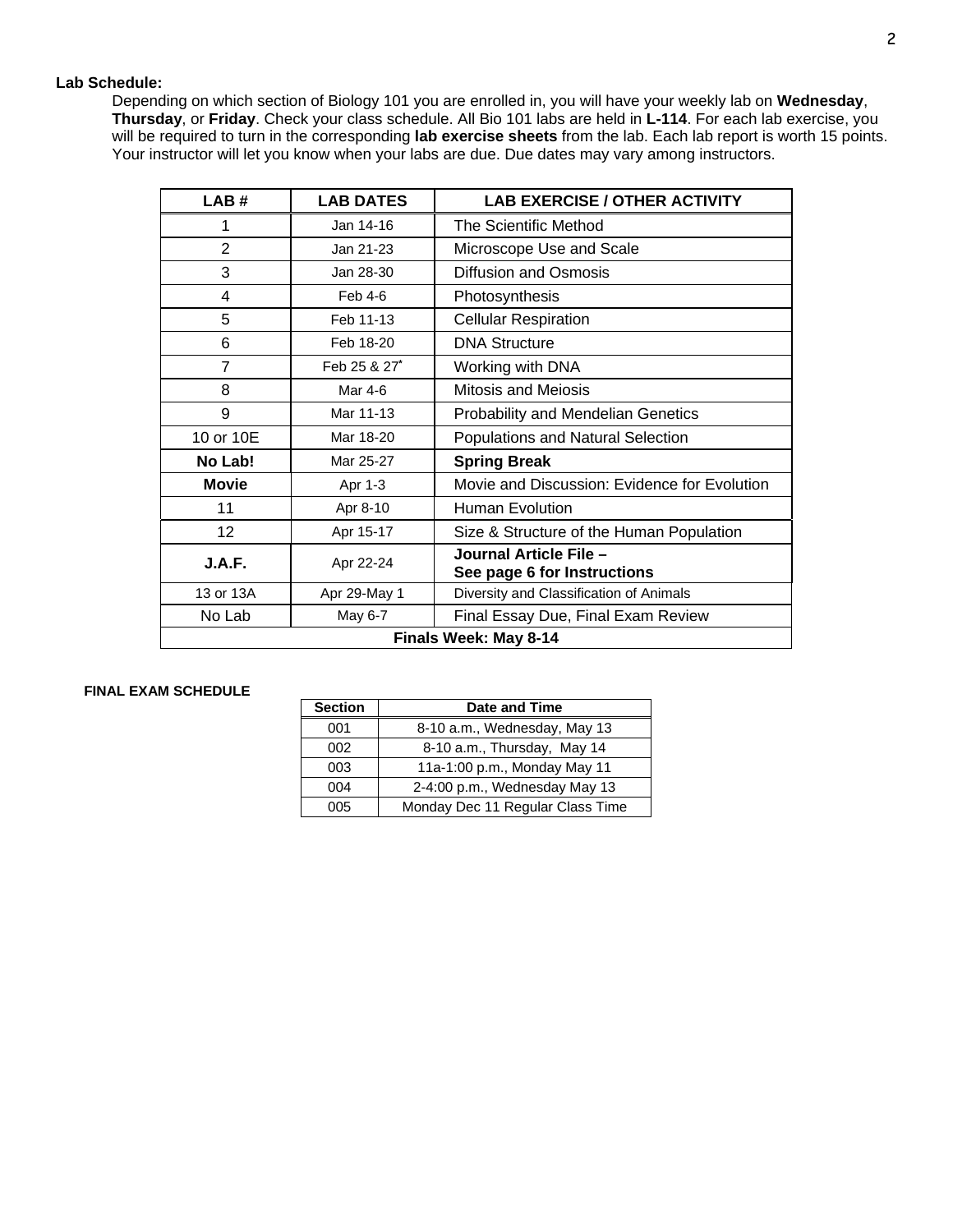#### **Grading System:**

 Your final grade in the course will be based on **total points** accumulated during the semester. Total points may vary slightly from section to section at the end of the semester.

| <b>15 Module Quizzes</b>                    | 20 Points | 300 | 38% |
|---------------------------------------------|-----------|-----|-----|
| 13 Lab Reports                              | 15 Points | 195 | 24% |
| <b>12 Pre-lab Quizzes</b>                   | 4 Points  | 48  | 6%  |
| Newspaper/Magazine Article Files (see p. 5) | 15 Points | 15  | 2%  |
| <b>Instructor Points (TBA)</b>              | 30 Points | 30  | 4%  |
| <b>15 Prep-U Mastery Quizzes</b>            | 5 Points  | 75  | 9%  |
| <b>Class Discussions (TBA)</b>              | 40 Points | 40  | 5%  |
| <b>Attendance Points</b>                    | 15 Points | 15  | 2%  |
| <b>Final Essay Assignment</b>               | 30 Points | 30  | 4%  |
| <b>Final Exam</b>                           | 50 Points | 50  | 6%  |

#### **Total Possible Points 798 Points** 100%

#### **Attendance Points will be earned as follows:**

|                                             | <b>Attendance Points</b> |              |               |              |  |  |  |
|---------------------------------------------|--------------------------|--------------|---------------|--------------|--|--|--|
| Number of days<br>per week<br>section meets | 15 pts                   | 10 pts       | 5 pts         | 0 pts        |  |  |  |
|                                             | 0-4 absences             | 5-8 absences | 9-12 absences | >12 absences |  |  |  |
|                                             | 0-3 absences             | 4-6 absences | 7-9 absences  | >9 absences  |  |  |  |
|                                             | 0-2 absences             | 3-4 absences | 5-6 absences  | >6 absences  |  |  |  |

#### **Semester Points Grading Scale:**

| 718-798<br>А |             | $(90\% - 100\%)$ |
|--------------|-------------|------------------|
| в            | $638 - 717$ | $(80\% - 89\%)$  |
| C            | $559 - 637$ | $(70\% - 79\%)$  |
| D            | $479 - 558$ | $(60\% - 69\%)$  |
| F            | $<$ 479     | (less than 60%)  |

#### **Extra Credit/Bonus Points:**

 Your instructor will give you a number of opportunities throughout the semester to earn extra credit or bonus points. These exercises will vary with each instructor. Extra credit and bonus point exercises handed out by instructors other than your own will not be accepted without arrangement from your own instructor. You may earn a **maximum of 30** total extra credit and bonus points during the semester.

#### **Textbooks and ancillary materials (required for ALL sections):**

- 1. What Is Life?, 2<sup>nd</sup> Ed. (2012) Jay Phelan
- 2. Biology 101 Module Objectives and Labs
- 3. Access to PrepU (Publisher's On-line resource)
- **4.** Other Materials as required by your instructor

#### **Students with Disabilities:**

If you believe you have a disability for which you may need an academic accommodation (e.g. an alternate testing environment, use of assistive technology or other classroom assistance) please contact: **Cathy Robinson (Director) / James Albrecht (Specialist)**

 U-260 Ph. #: 353-2082 Email: crobinson@parkland.edu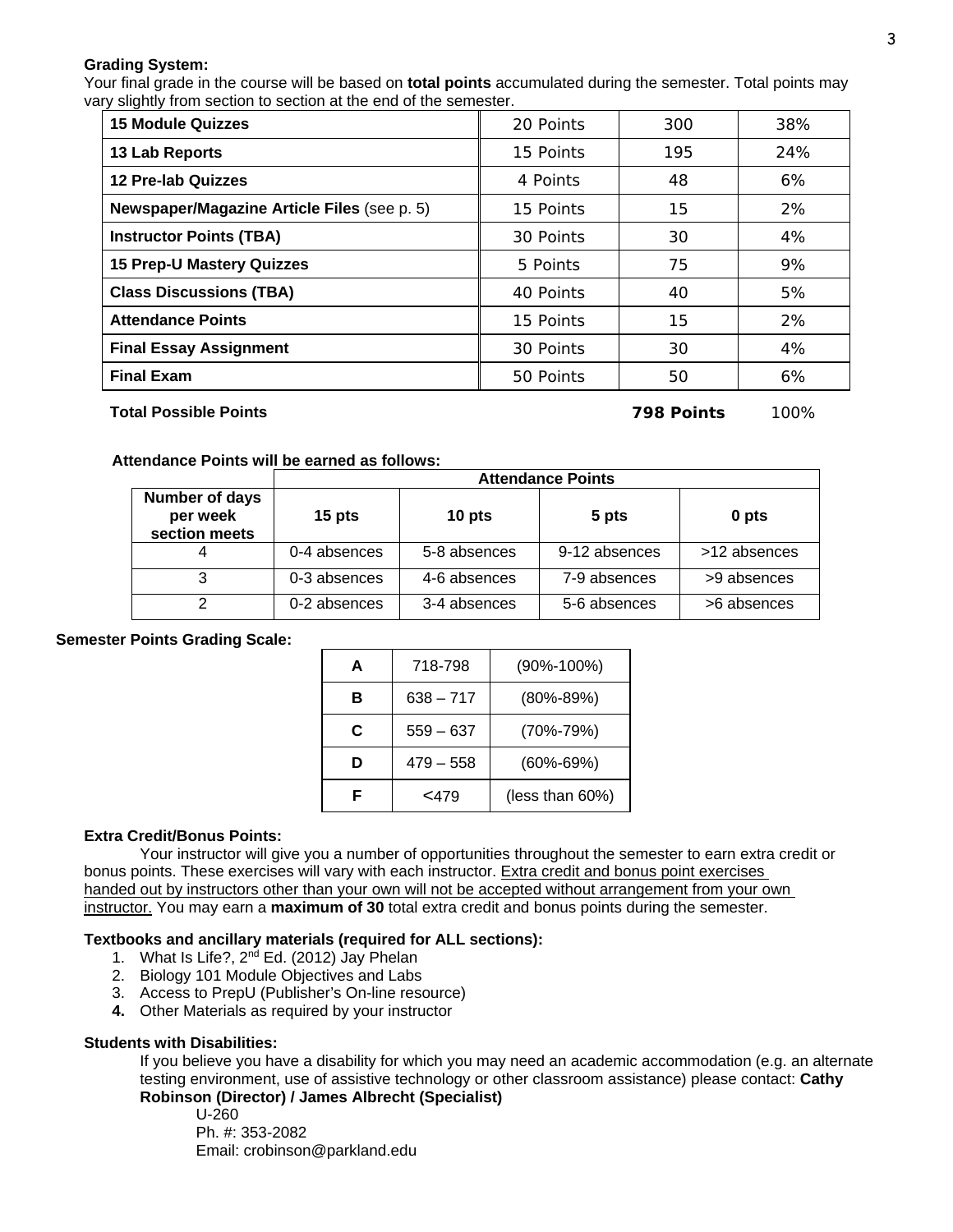**Withdrawing From the Course:** The last day to withdraw with W grade from full-semester courses is **Friday May 1st, 2015**. Withdrawal from a course is solely the responsibility of the student. Information on withdrawal policy and procedures is published in the most recent Parkland College Catalog and Parkland Class Schedule.

#### **Cobra Learning:**

Although all Biology 101 sections use the same syllabus and textbook, do the same labs and take the same quizzes, individual instructors are free to use Cobra, or not, as they see fit. Your instructor will tell you if and how s/he plans to use Cobra.

#### **Course Policies, Procedures, and Information:**

1. **Quiz deadlines** are on the course syllabus and are also posted in the Testing Center.

2. **Lab absences:** Labs cannot be made up. If you know ahead of time that you will not be able to attend your regular lab, speak with your instructor prior to the lab. It may be possible for you to make up the exercise with another section of the course.

3. **Lecture Attendance:** There are 15 points assigned for attendance in this course. Regular and prompt attendance is expected at all class sessions except in cases of illness or emergency, which should be brought to the instructor's attention as soon as possible. Regular attendance and consistent study habits are considered necessary for academic success in college. If you cannot reach your instructor, you may leave a voicemail message or email message with your instructor, or call 351-2285 to leave a message with the Department Office. Quiz deadlines will not be extended as a result of absence unless the instructor is contacted prior to the scheduled quiz time. Any student not attending class will be dropped at 10 days or at midterm; after that a student is responsible for his/her own course withdrawal.

4. **Late Assignment Policy:** Assignments worth up to 20 points will have **1 point per day deducted** from the grade for each day late; assignments worth 20 points or more will have **2 points per day deducted** per each late day.

5. **Rules about written assignments***: PLAGIARISM, OR PRESENTING SOMEONE ELSE'S WORK AS YOUR OWN, IS NOT ACCEPTABLE AND IS A SERIOUS ACADEMIC BREACH OF CONDUCT AT PARKLAND COLLEGE.* Your instructor must be able to determine from your written work whether you understand concepts and terminology. This cannot be done if you copy from other sources. If you work in groups in a lab, **each student is expected to write his/her own answers to the questions**. You **must not copy definitions** from lab exercises, the textbook, or any other source. When summarizing articles, you must **use your own words**—copying selected sentences from the article and presenting them as a summary is plagiarism. When writing your essay, you must present your information in your own words—*PLAGIARIZED ASSIGNMENTS WILL NOT BE GRADED, NOR WILL YOU BE ALLOWED TO REWRITE SUCH ASSIGNMENTS. BE SURE TO CONTACT YOUR INSTRUCTOR IF YOU ARE NOT SURE* 

#### *WHETHER THE WORK YOU PLAN TO SUBMIT CONSTITUTES PLAGIARISM.*

6. **Parkland College email (Your Parkland Connection) accounts for all students:** You should visit **http://stu.parkland.edu** as soon as possible to set up your email account. Then you should check your email at least twice weekly to obtain course information and college announcements.

7. Your section instructor will let you know if she/he plans to use **Angel**.

8. We understand that there may be circumstances through the semester that occasionally make it difficult or impossible for you attend class. As a community college, Parkland and its instructors try to work with students to help them academically through these rough spots. Please realize, however, that it is the student's responsibility to bring to the instructor's attention any situations that may be interfering with his/her studies and pursuit of success in school. *STAY IN CONTACT WITH YOUR INSTRUCTOR!* 

#### **Center for Academic Success**

The Center for Academic Success provides a wide range of academic support services to enable you learn well, grow as a student, succeed in your classes, and excel at what you do. These services include the following:

- 1. **Writing Lab:** A free service for all Parkland students, the writing lab is designed to help you improve your academic writing. You may either take a draft of your assignment to have them look over with you, or use their computers for writing your assignments. There are mentors available to assist you with grammar issues, formatting concerns or to help you improve your writing style. No matter your level of proficiency with Standard American English, the writing lab is there to help you take your academic writing to the next level. Use of this facility is strongly encouraged for writing assignments.
- 2. **Tutoring and Learning Assistance:** Make use of walk-in tutoring services provided by faculty, staff and trained peer tutors, Monday through Friday. Many students come to get help in reading, writing, math (all levels), study skills, and nursing.
- 3. **For-credit Modules and Tutorials:** Enroll in one-credit hour Tutorials to supplement classroom instruction in reading, writing, ESL, math, and chemistry. Modules are available to eligible students to complete certain developmental coursework requirements.
- 4. **Advising and Advocacy:** Work with our team of advocates and academic advisor to plan a semester schedule, understand transfer requirements, or manage issues that stand in the way of school.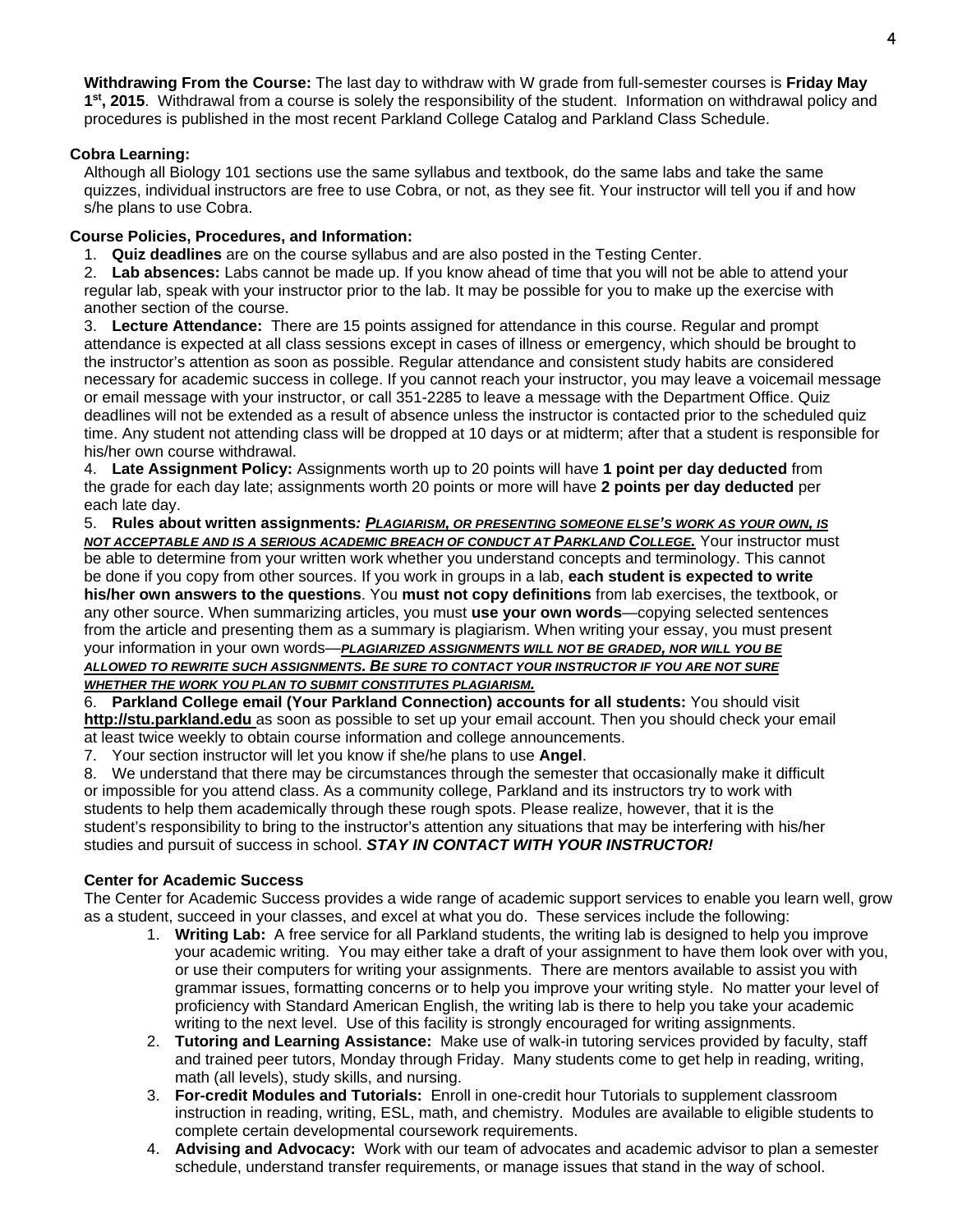#### **Sue Schreiber Room: D120 Phone: 351-2441**

**Becky Osborne Room: D120 Phone: 351-2431** 

You may also email the CAS at CenterForAcademicSuccess@parkland.edu.

### **HAVE A GREAT SEMESTER!**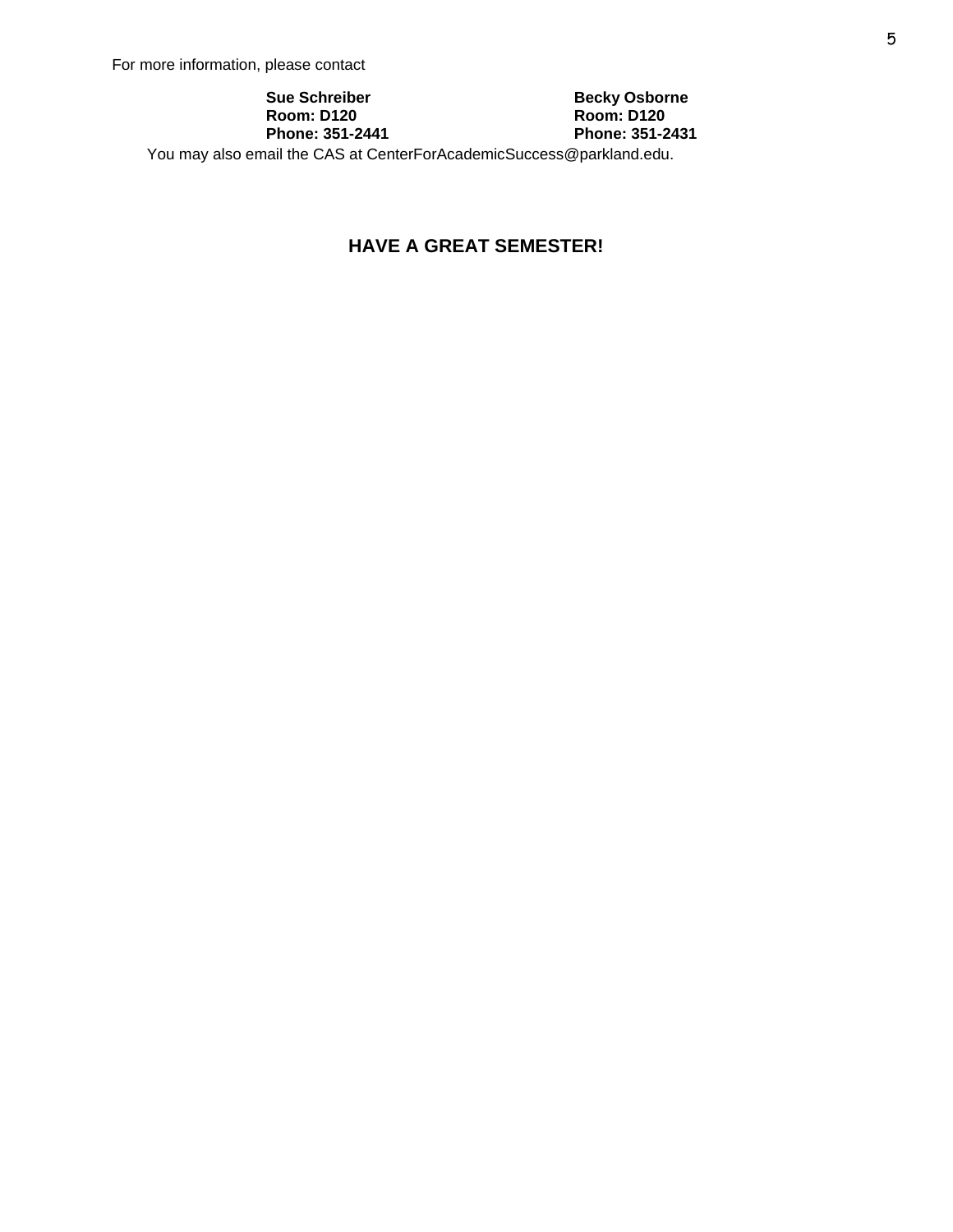#### **RULES FOR ARTICLE FILES**

 One of the requirements for Bio 101 is for you to assemble a file of newspaper, magazine and/or internet articles that pertain to biology. The purpose of this is to help make you more aware and up-to-date on the biological issues facing us in our everyday lives. The following are instructions for preparing these files. **15 points** are possible on this assignment.

*Your instructor will announce at least one week in advance when the article file is due. Due dates can also be found on page 2 of this syllabus. Files will be presented during scheduled lab times.* 

1. Articles must directly pertain to **biology.** If you are unsure whether an article you're interested in submitting is acceptable, **ask your instructor**. Select articles that you find interesting, can understand, and will enjoy sharing with the class.

| <b>Examples of acceptable topics</b>         | <b>Examples of unacceptable topics</b> |
|----------------------------------------------|----------------------------------------|
| medicine and health, including genetics      | astronomy                              |
| biotechnology (cloning, genetic engineering) | meteorology, chemistry, physics, math  |
| air, water pollution                         | editorial and opinion articles         |
| population issues                            | articles less than one page long       |
| endangered species                           | incomplete articles, advertisements    |
| Inatural resources                           | question and answer columns, abstracts |
| evolution, archaelogy, paleontology          | scientific and professional journals   |

- 2. Your article must be referenced with **source** and **date.** *Circle or highlight the source and date on the article itself.* For internet articles, the web site is **not** the source. The source is where the publication appeared in print. If the source is only on the internet, then **circle/highlight its source** (CNN, ENN, Science-a-Go-Go, etc.). Dates on internet articles typically appear at the beginning or end of the article. The **Parkland Library** (http://www.parkland.edu/library) also has many databases that you can search, such as **Ebscohost**, **FirstSearch**, and **Info Trac Web**.
- 3. Articles must be recent: all articles (including those from the internet) must be dated after **January 1 of last year.**
- 4. Articles must be **at least one page of text, not counting pictures, graphs and tables.** Look for feature-type articles. You may use primary scientific journal articles, but this is not required. You may use magazines that are available to the general public (*Newsweek, Time, National Geographic, Natural History, Discover, Science News, Audubon, Sierra, etc.). All articles must be photocopied—originals are not acceptable.* This requirement is to protect the library's journal and newspaper collection.
- 5. Include a **one page typed, double-spaced** summary of one article in your folder. The summary will be worth **10 points** of the 15 points each article file is worth. Your review must include the article title, date, author and source and must be organized as follows into **two (2) paragraphs**:
	- a. **First paragraph** summarize the content of the article *in your own words. Copying from the article is not acceptable: this is plagiarism.*
	- b. **Second paragraph** analyze the article with your own comments. Here you may want to consider the following: *1)* what your learned from reading the article; *2)* whether you agree or disagree with the article and why; *3)* how well the article was researched; *4)* possible future implications, and; *5)* any connections with BIO 101. *You must discuss at least three of these 5 items for full credit on your review.*
- 6. You will also give a short oral presentation on one of the articles you selected. You may choose either of your articles unless someone else has already given a presentation on that article. Although it's not mandatory, you should feel free to use drawings, posters, overheads, or other visual aids. Your presentation is worth **5 points**. *Absence from class during presentation of articles will result in the loss of the 5 presentation points.*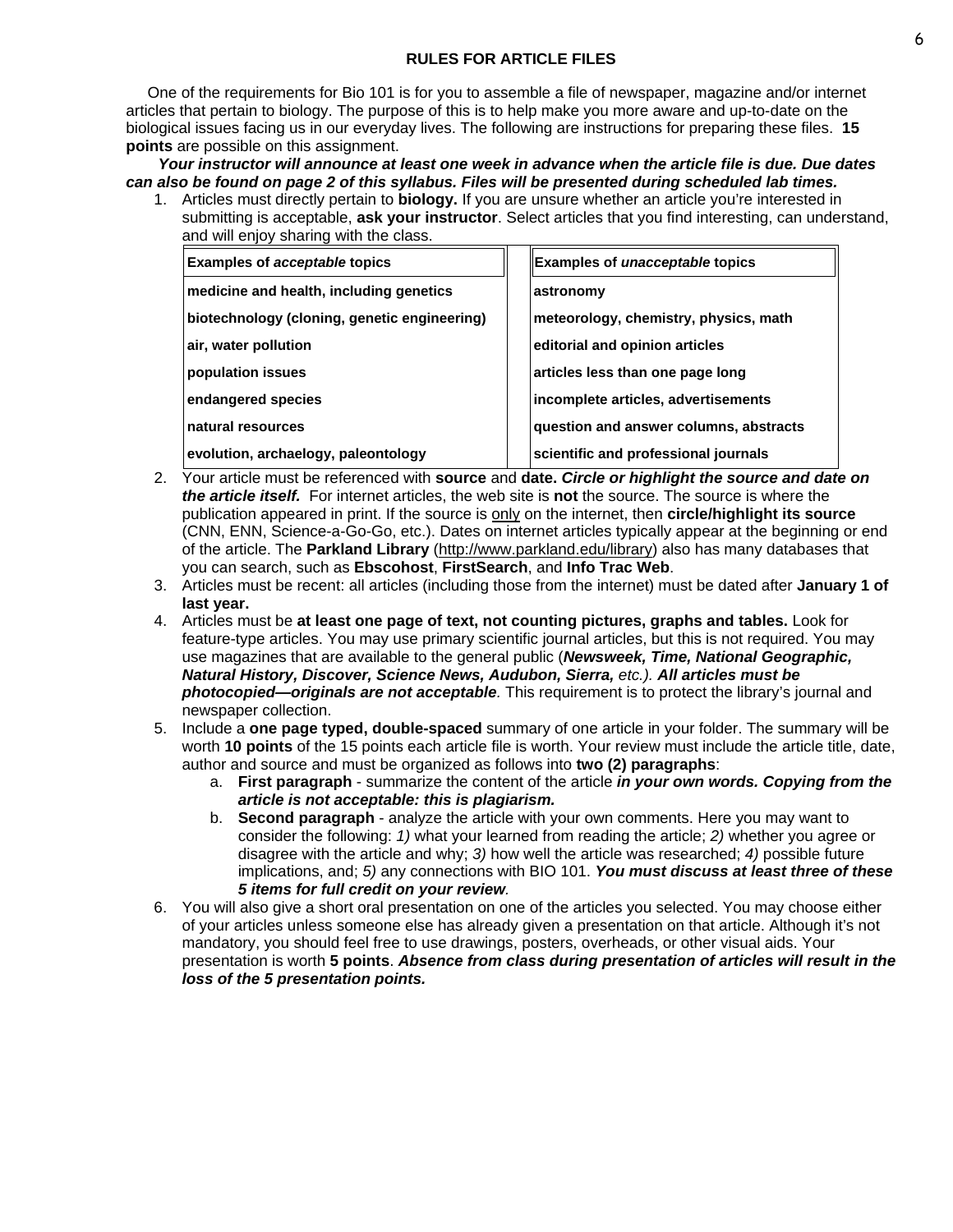## **Testing Center Rules for Fall/Spring Semester Room L-161**

For more information visit our page on my.parkland: https://my.parkland.edu/stuservices/testing/default.aspx

# Hours:

| <b>All Students</b>                                  | Mon. - Thurs. | 9:00-4:00 (no test started after 3:45) |
|------------------------------------------------------|---------------|----------------------------------------|
|                                                      | <b>Friday</b> | $9:00 - 3:00$                          |
| <b>Night Students</b><br>(No <b>Day</b><br>Students) | Mon. - Thurs. | 5:30-7:15 (no test started after 7:00) |



# *All times are by Testing Center clock.*

# Tests not completed by closing time must be submitted. Allow more time for tests longer than 20 questions.

- Cell Phones, books, packs, and purses are not permitted inside the Testing Center. Please use the lockers in the hallway to secure your belongings. We are not responsible for lost or stolen items.
- A Parkland ID is required to take a computer quiz. We cannot accept any other type of ID.
- No studying in the Testing Center. No pre-quiz evaluations. No PowerPoint review.
- No emailing. Testing Center computers are for quizzes only. Any other computer business should be completed outside the Testing Center.
- No talking to anyone at any time except the Testing Center Staff. Please refrain from talking outside the TC, talking when entering the room, or other disruptive behavior.
- Earphones may not be worn in the Testing Center.
- Dictionaries may not be used during testing.
- Students may use only the scratch paper provided by the Testing Center. It must be turned in to TC staff before leaving the TC.
- Students should keep their eyes on their own work and make a reasonable attempt to prevent others from seeing their computer screen and scratch paper.
- No answers (correct or incorrect) may be taken out of the Testing Center.
- Out of consideration for students taking tests, children are not allowed in the Testing Center.

### **Procedure For Misconduct:**

At the discretion of the TC staff, infractions of the above will be dealt with in the following manner:

- 1. The student's instructor will be notified.
- 2. If a second episode occurs, the student will forfeit Testing Center privileges.
- 3. If a problem persists, the Department Chair of Natural Sciences will be notified.

**Students should be familiar with the Student Conduct Code in the Student Policies and Procedures Manual**